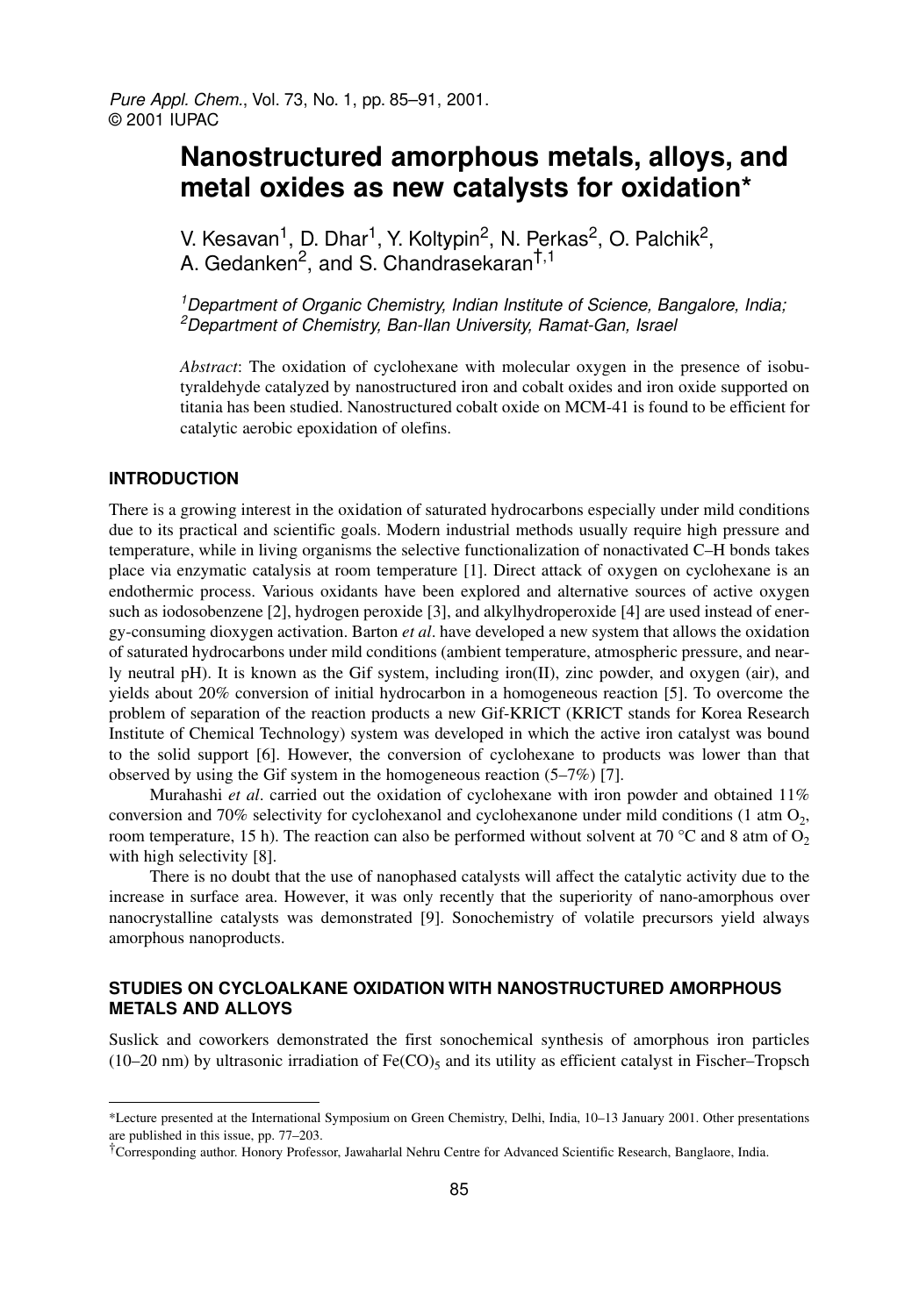process [9]. They have extended this sonication synthesis to nanophase amorphous cobalt (20 nm) and an amorphous Co/Fe alloy [10]. We were involved in the sonochemical synthesis of amorphous nickel [11] (10 nm) from Ni(CO)<sub>4</sub> and amorphous Fe/Ni alloy [12] (Fe<sub>20</sub>Ni<sub>80</sub>, 25 nm) from a solution of a mixture of  $Fe(CO)_5$  and  $Ni(CO)_4$ . The amorphous nature and the particle size were established by X-ray diffraction (XRD) and transmission electron microscopy (TEM) measurements, respectively [13].

Recently, we reported on the oxidation of cyclohexane up to 40% conversion with 80% selectivity [14] for cyclohexanone and cyclohexanol using nanostructured amorphous metals like Fe and Co and amorphous alloy like Fe<sub>20</sub>Ni<sub>80</sub> with oxygen (40 atm) at room temperature (25–28 °C) in the absence of any solvent. In the aerobic oxidation isobutyraldehyde as coreductant and catalytic amount of acetic acid were used. In cyclohexane oxidation, use of amorphous cobalt gave the best result at 41% conversion and 80% selectivity for cyclohexanone and cyclohexanol. In a control reaction where the same cycloalkanes were reacted with molecular oxygen, isobutyraldehyde and acetic acid in the absence of amorphous Co, Fe, or alloy as catalysts, no oxidation products were obtained. The oxidation of methylcylohexane under similar conditions occurs only at the secondary and tertiary C–H bonds, and primary C–H bonds remain unaffected. In the reaction catalyzed by amorphous cobalt the product was found to be a mixture of methyl cyclohexanones and methyl cyclohexanols (1:3) (2-one:3-one:4-one = 28:42:30 and  $1$ -ol:2-ol:3ol:4-ol = 65:9:15:11). When oxidation of cyclohexane was carried out using nanostructured Co (20 nm) catalyst at 70  $^{\circ}$ C under 40 atm of oxygen for 8 h it was found that the conversion had gone upto 67% but there was a change in the ratio of ketone:alcohol (1:2) .

Oxidation of adamantane with various nanometal/alloys was carried out under similar conditions (28 °C,  $O_2$ , 40 atm) and in general the conversion was in the range of 52–57% and adamantan-1-ol was the major product in all the reactions. Interestingly, no other oxidation products were observed in our reaction (100% selectivity).

Although we do not have proof for precise mechanism at the present stage, the reaction can be rationalized by assuming the following pathway similar to that suggested by Murahashi [8]. The reaction of isobutyraldehyde with molecular oxygen in the presence of amorphous metal/alloy and acetic acid would give perisobutyric acid which subsequently reacts with metal/alloy to form oxometal species. Abstraction of hydrogen atom from cyclohexane followed by hydroxy ligand transfer to the resulting radical would give the product.

We, however, suspected that due to the high reactivity of the amorphous iron and cobalt nanoparticles it is impossible to avoid their oxidation and in fact the corresponding oxides may be the actual catalysts. To check this hypothesis and to extend the catalytic studies to include iron oxide supported on titania, further work was undertaken.

## **STUDIES OF OXIDATION OF CYCLOHEXANE WITH NANOSTRUCTURED AMORPHOUS TRANSITION METAL OXIDES AS CATALYSTS**

#### **Catalyst preparation**

All oxide catalysts were prepared by ultrasonic irradiation according to the procedure described earlier [15]. Unlike the argon sonication of the transition-metal (TM) carbonyls which yields the corresponding metals, the sonication under air yields TM oxides. In short, 1 M solution of iron pentacarbonyl or cobalt (III) carbonylnitrosyl in decalin were irradiated under atmospheric pressure at 0 °C for 3 h. The products were washed thoroughly with dry pentane and dried in vacuum.The supported iron oxide/titania catalysts were prepared by the sonication of titanium oxide powder (Degussa P25, surface area 45  $\text{m}^2$ /g) with iron pentacarbonyl in decalin under atmospheric pressure at 0 °C for 3 h. To prevent possible decomposition of iron pentacarbonyl, argon was bubbled through a mixture for 1 h before the sonication.

The structure and particle size of the catalysts were established by XRD and TEM. The particle size of the titania-supported catalyst, measured by TEM, was about 40 nm, and it was coated with high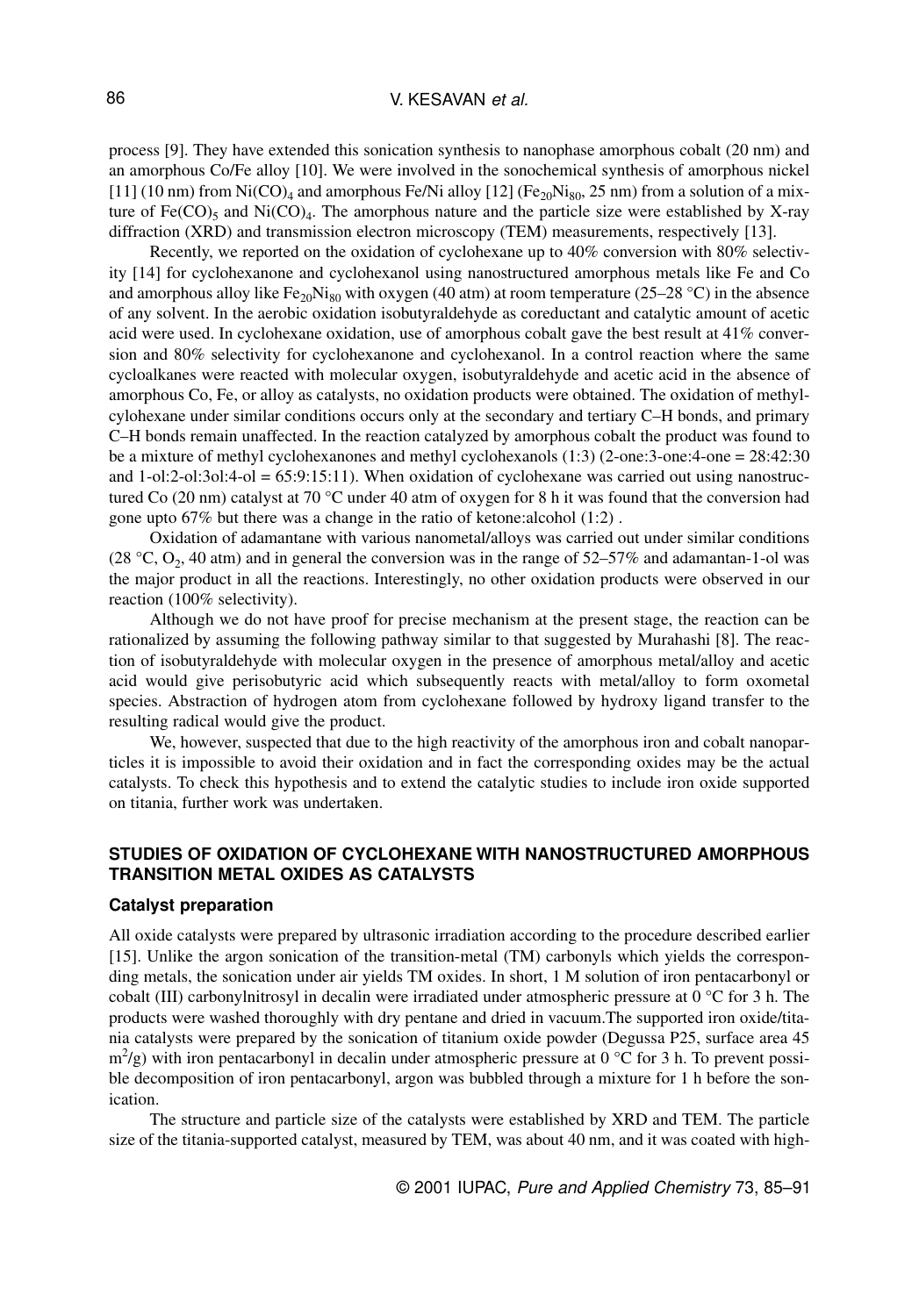ly dispersed nanoparticles of 5–10 nm of iron oxide. The size of the iron oxide obtained from the sonication of 1 M iron pentacarbonyl (in the absence of titania) was 8–10 nm, and from 0.5 M 4–6 nm.

#### **Catalytic reactions**

When sonochemically prepared iron oxide was used as a catalyst for oxidation of cyclohexane with oxygen (1 atm) and at 70 °C, cyclohexanol and cyclohexanone were obtained (16.5% conversion, 90% selectivity). The ratio of cyclohexanol to cyclohexanone (ol:one) was about 1.5:1. It was observed that part of the highly dispersed iron oxide catalyst (about 25%) went into the solution, during the reaction, forming a deep red color. The rest was found in the powder form. This highly dispersed (8–10 nm) iron oxide catalyst can be considered as a homogeneous–heterogeneous system. Another indication of the importance of the amorphous phase is observed when the crystalline, highly dispersed iron oxide did not form the red color reported above, indicating it was not soluble in the reaction mixture. It means that the amorphous catalyst is the only active form of iron oxide, which could react with perisobutyric acid and form the oxometal species for cyclohexane oxidation.

With amorphous cobalt oxide  $(Co<sub>3</sub>O<sub>4</sub>)$  as a catalyst a conversion of 4–5% of cyclohexane was achieved. It is well known that titanium oxide is an efficient oxygen activator and at the same time it can be used as a carrier for transition metal catalysts by promoting their stability and reactivity due to metal-support interaction [16]. We have employed the sonication method to anchor the nanostructured amorphous iron oxide on the titania surface and studied the activity of as-prepared catalyst in the oxidation of cyclohexane. The results are presented in Table 1. The conversion percentage of the initial product on supported iron oxide/titania catalyst was higher than on unsupported amorphous iron oxide. A control reaction in which titania was used as the catalyst for the oxidation was conducted and demonstrated that titania itself was not effective in the reaction of cyclohexane oxidation. Its functions are therefore the stabilization and activation of iron oxide. The activity of iron oxide–titania catalyst depended also on the conditions of preparation.

#### **MESOPOROUS IRON–TITANIA CATALYST FOR CYCLOHEXANE OXIDATION**

Synthesis of mesoporous materials offers a new possibility for the creation of catalysts that are effective in many industrial processes. The mesoporous titanium oxide was synthesized from titanium isopropoxide by ultrasound irradiation, as described elsewhere [17]. Its surface area, measured by the BET nitrogen adsorption method after removal of the surfactant, reached 850  $\mathrm{m}^2/\mathrm{g}$ , with a pore size of 1.5 nm and a pore volume of 0.53 ml/g. 0.5 g of titania prepared in this way was put into 80 ml of decalin, and 0.8 ml of iron pentacarbonyl was added to the solution (molar ratio of initial substances was 1:1). The mixture was irradiated by ultrasound under an atmospheric pressure of air at  $0^{\circ}$ C for 3 h. The product was washed thoroughly with pentane and dried in vacuum. The surface area of the sample was 570  $\text{m}^2/\text{g}$ , with a pore size of 1.3 nm and a pore volume of 0.23 ml/g.

| Catalyst                       | Particle size (nm) | Temp $\mathrm{C}$ | Conversion $%$ | ol:one |
|--------------------------------|--------------------|-------------------|----------------|--------|
| Fe <sub>2</sub> O <sub>3</sub> | $8 - 10$           | 70                | 16.5           | 1.5:1  |
| Co <sub>3</sub> O <sub>4</sub> | 10                 | 70                | 4.8            | 1.6:1  |
| $Fe2O3$ /TiO <sub>2</sub>      | 30                 | 70                | 21.3           | 1.1:1  |
| $Fe2O3/TiO2$                   |                    | 70                | 26             | 1.5:1  |
| (Mesoporous)                   |                    |                   |                |        |

**Table 1** Aerobic oxidation of cyclohexane using highly dispersed transitionmetal oxides  $(1 \t{atm } O_2)$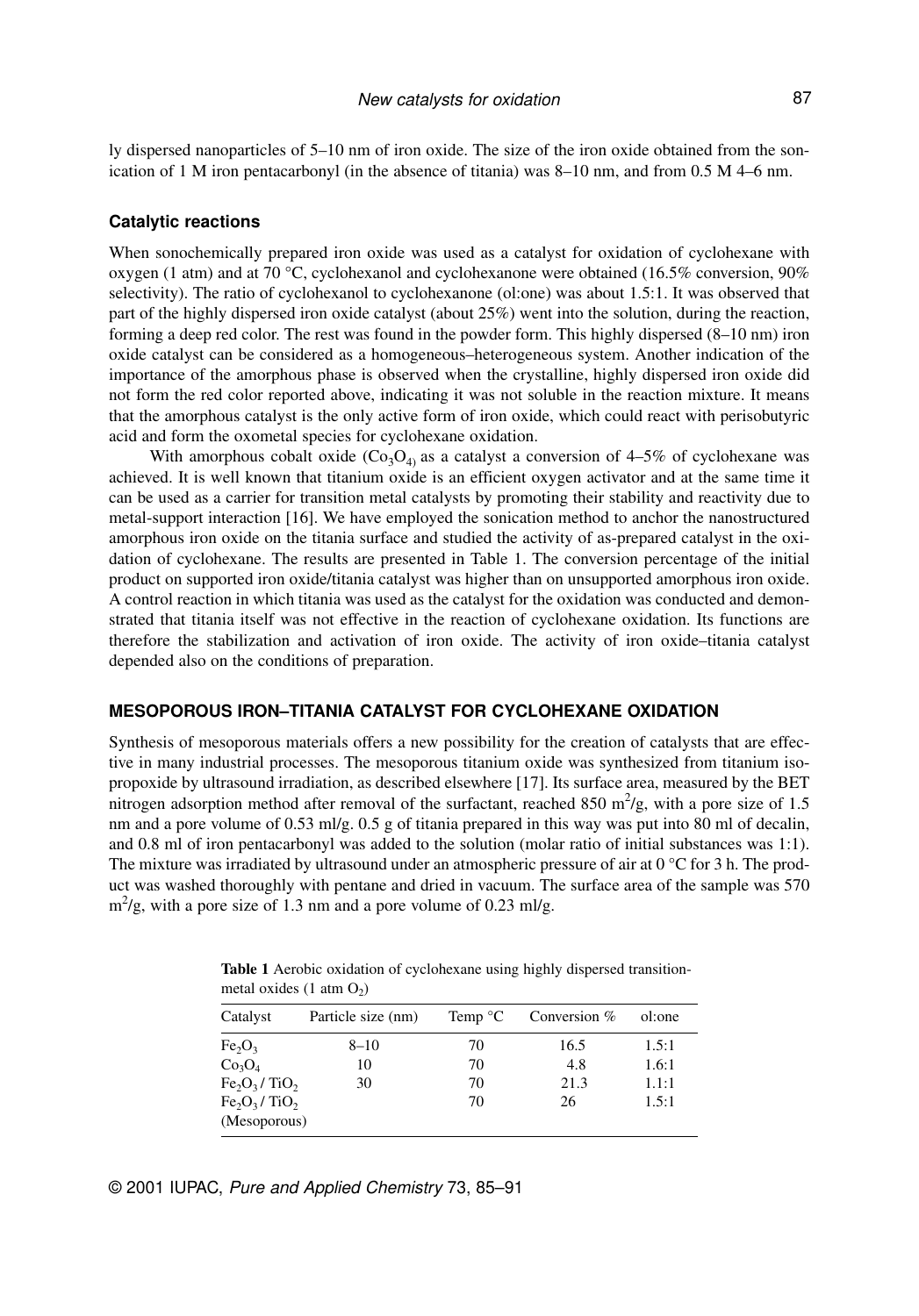#### V. KESAVAN et al.

We have studied the reaction of cyclohexane oxidation with iron oxide supported on mesoporous titania under mild conditions  $(O_2, 1 \text{ atm}; 70 \text{ °C})$ . This showed the highest activity in the cyclohexane oxidation. The main products (selectivity almost 90% and conversion 26%) were cyclohexanol and cyclohexanone, in the ratio 1.5:1 (Table 1).

During the reaction, leaching of iron oxide (about 25% of the supported phase) into the solution was observed and the reaction mixture changed its color to deep red. We believe that this happened because of the transfer of oxometal complexes from the support into the liquid phase. After the first reaction cycle, the liquid phase was separated by centrifugation and the experiment was repeated twice, adding fresh portions of cyclohexane and isobutyraldehyde under the same conditions, both with the liquid phase and with the solid phase (previously dried by vacuum). The conversion of the cyclohexane with the liquid phase was only 2.5% (and consisted of about 10% of the conversion with initial iron oxide catalyst supported on mesoporous titania), but with the solid phase the conversion was 17.5% (about 70% of the conversion of cyclohexane in the first reaction cycle). On the basis of these results, it is reasonable to conclude that the sonochemically prepared iron oxide deposited on mesoporous titania is indeed a homogeneous–heterogeneous system fabricating the active oxometal complexes during reaction under oxidation conditions.

## **NANOSTRUCTURED COBALT OXIDE SUPPORTED ON MCM-41: A VERSATILE CATALYST FOR EPOXIDATION OF OLEFINS UNDER AEROBIC CONDITIONS**

Epoxidation of olefins using molecular oxygen in the presence of transition-metal catalysts has attracted much interest in recent years. Most of the earlier methods of direct epoxidation using molecular oxygen have involved specially designed transition-metal complexes. Search is still ongoing for catalysts that are designer simple and heterogeneous for easy product separation and catalyst recovery. Herein, we report the epoxidation of alkene using molecular oxygen in the presence of an aldehyde and nanostructured cobalt oxide supported on mesoporous silica (MCM-41). This method is simple in terms of easier reactivity, moderate regio- and stereoselectivity, as well as reusability of the catalyst.

Since its discovery in 1992, the M41S family in general and MCM-41 in particular, have attracted much attention due to their large surface area [18]. Various methods have been applied to deposit a monolayer of various catalysts on its surface. The most popular method is impregnation [19], however other methods such as gas phase deposition [20], ion exchange, and the direct addition of the catalytic ion to the gel [21] have also been employed. Cobalt was very frequently loaded into the pores of MCM-41 as the sole ion [22]. Here, we report on the use of nanostructured cobalt oxide inserted in MCM-41 pores using ultrasound radiation as the technique. The cobalt carbonyl, $[Co(CO)<sub>3</sub>NO]$ , was used as the precursor for the synthesis of nanostructured cobalt oxide on MCM-41. The cobalt carbonyl complex was sonicated in the presence of air to yield nanostructured CoO which was deposited on MCM-41. The mesoporous silica (MCM-41) was either prepared by conventional hydrothermal synthesis or sonochemically [23]. The two types of mesoporous silica had the following physical characteristics: hydrothermally prepared MCM-41: surface area 990 m<sup>2</sup>/g, pore volume 0.52 cc/g, average pore diameter 2 nm; sonochemically prepared MCM-41: surface area 853 m<sup>2</sup>/g, pore volume 0.54 cc/g, average pore diameter 2.48 nm.

Nanostructured CoO deposited on either MCM-41 was compared for its activity in the epoxidation of alkenes. Since there was not much of a difference in reactivity using mesoporous silica synthesized by two distinct methods, we decided to use the one prepared by hydrothermal crystallization method for further studies.

Epoxidation of olefins was carried out using CoO–MCM-41 by employing Mukaiyama's method of aerobic oxidation in the presence of sacrificial reductant such as isobutyraldehyde [24]. Although there are reports of hydrogen peroxide-mediated epoxidation using titanium incorporated on zeolites and MCM-41 [25], the use of molecular oxygen is still important for large-scale industrial preparations. In the present study, the alkene  $(1 \text{ mmole})$  was treated with isobutyraldehyde  $(3 \text{ equiv})$ , NaHCO<sub>3</sub>  $(3 \text{ equiv})$ 

© 2001 IUPAC, Pure and Applied Chemistry 73, 85–91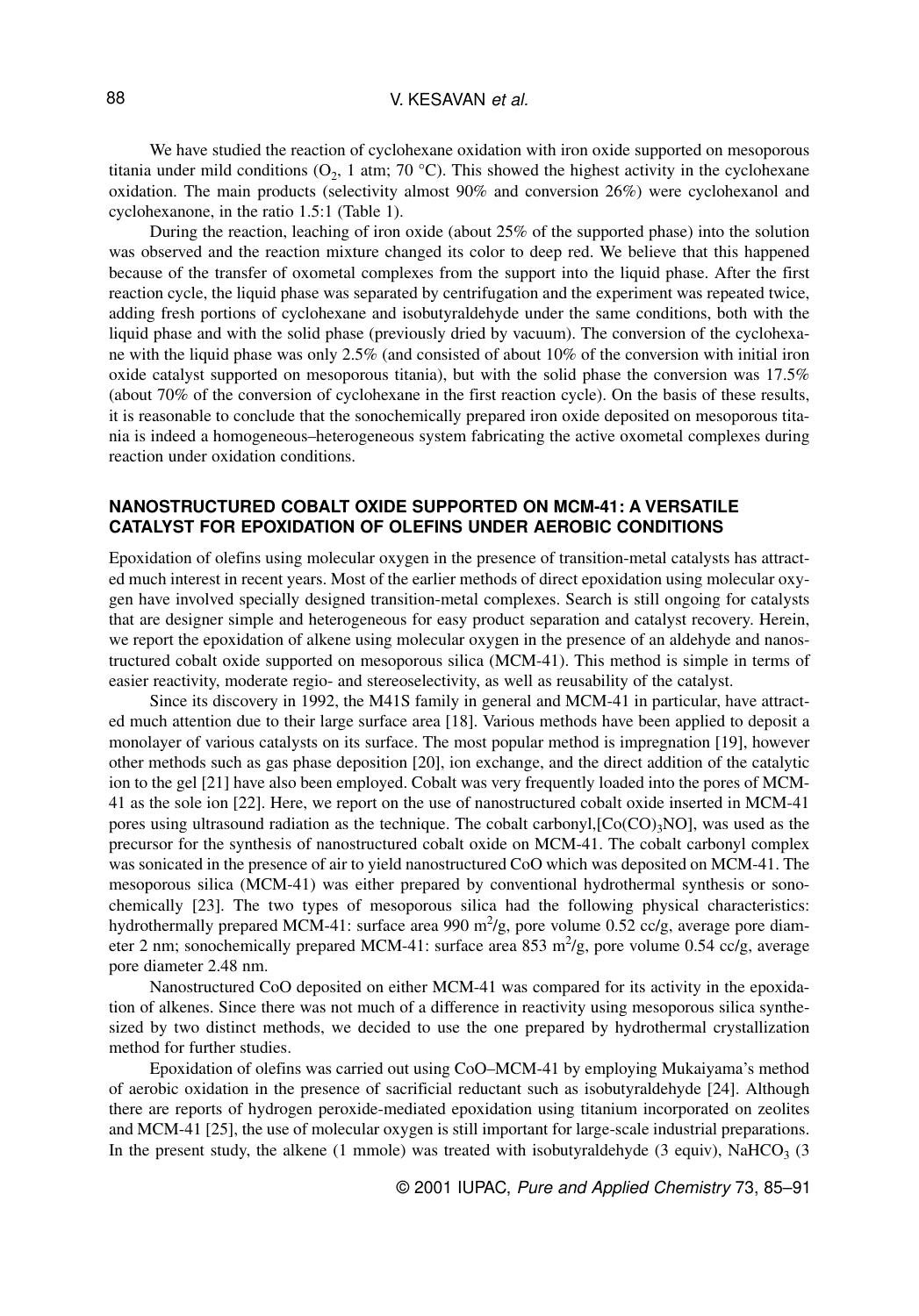| Substate                      | Time(h)                 | Product                                                                 | Yield (%)   | Selectivity                                                              |
|-------------------------------|-------------------------|-------------------------------------------------------------------------|-------------|--------------------------------------------------------------------------|
| 1                             | $\mathsf 3$             | Ö<br>1a                                                                 | 95          |                                                                          |
| Ph<br>Ph                      | 3                       | <b>Ph</b><br>O<br>Ph                                                    | 90          |                                                                          |
| $\mathbf{2}$<br>Ph<br>Ph<br>3 | $\overline{\mathbf{4}}$ | 2a<br>Q, Ph<br>.<br>Ph<br>Ph<br>Ph<br>$\ddot{}$<br>3a<br>3 <sub>b</sub> | 92          | ${\small \begin{array}{c} \text{trans:cis} \\ \text{3.6:1} \end{array}}$ |
| OН<br>$\overline{\mathbf{4}}$ | $\overline{\mathbf{5}}$ | o.<br>'nО<br>4a                                                         | 58          |                                                                          |
| $C_8H_{17}$<br><b>RO</b>      |                         | RO<br>Ó                                                                 | $C_8H_{17}$ | $\beta\!:\!\alpha$                                                       |
| 5<br>$R = H$                  | 3                       | 5a                                                                      | 64          | (69:31)                                                                  |
| $\bf 6$<br>$R = COCH3$        | 4                       | 6a                                                                      | 80          | (78:22)                                                                  |
| Ö                             | 3                       | O                                                                       | 81          |                                                                          |
| $\overline{7}$<br>8           | $\overline{\mathbf{4}}$ | 7a<br>O<br>ò<br>8a                                                      | 75          |                                                                          |

**Table 2** Aerobic epoxidation of olefins using CoO-MCM-41 as a catalyst.

equiv), oxygen (1 atm) and CoO–MCM-41 (2 mole %) at room temperature (28 °C). The results of catalytic epoxidation are summarized in Table 2.

As summarized in Table 2, the epoxidation reaction of simple olefins with CoO–MCM-41 catalyst was complete within a few hours (3–6 h). Cyclooctene **1** was epoxidized to cyclooctene oxide **1a** in good yield. Oxidation of *trans*-stilbene **2** yielded *trans*-stilbene epoxide **2a** exclusively whereas *cis*-

© 2001 IUPAC, Pure and Applied Chemistry 73, 85–91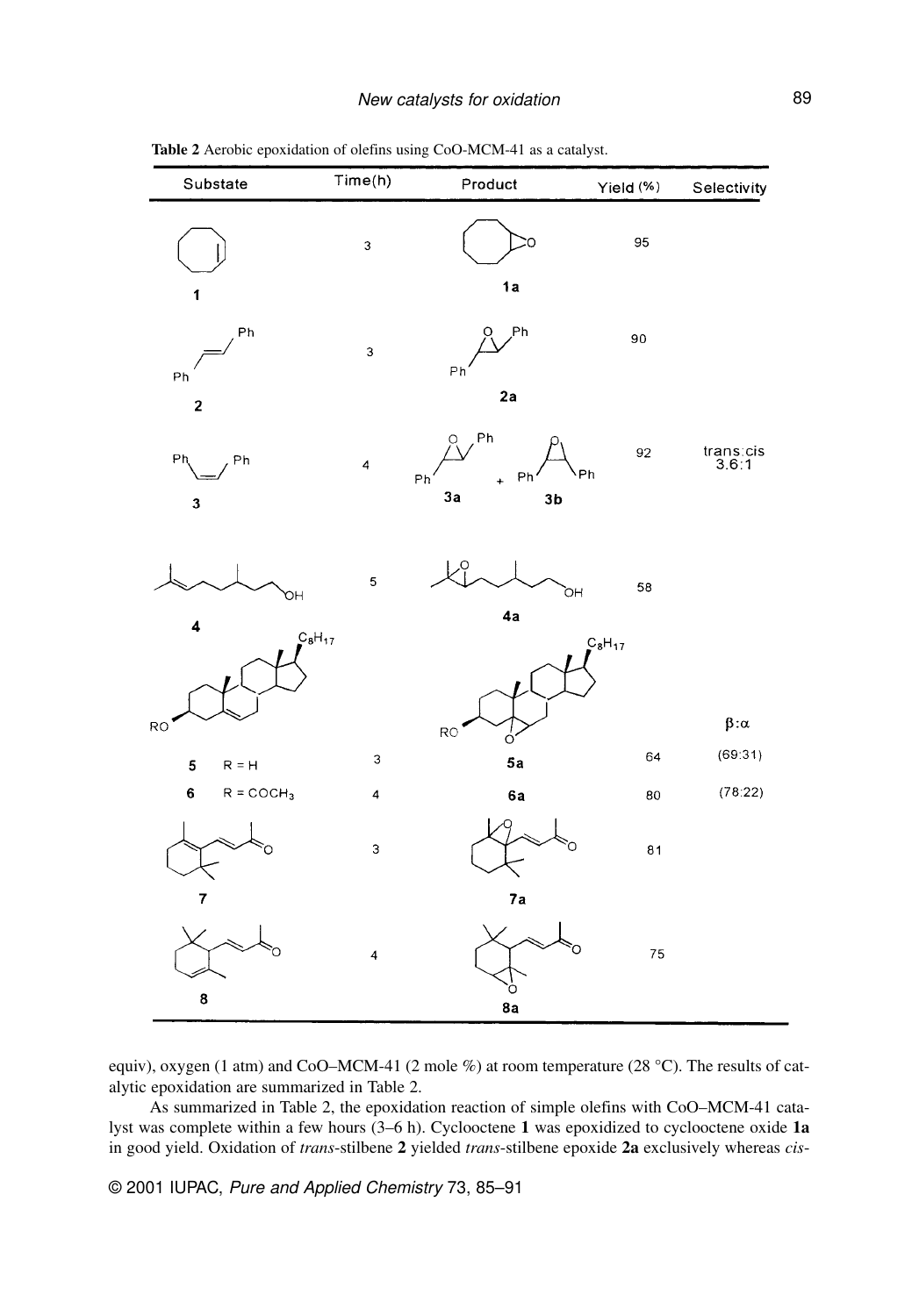stilbene **3** yielded a mixture of *cis* and *trans* epoxides **3a** and **3b** in a ratio of 3.6:1. In case of citronellol **4**, the corresponding epoxide **4a** was isolated in good yield, and there was no oxidation of primary alcoholic functionality.

Epoxidation of cholesterol **5** and its ester proceeded smoothly with moderate diastereoselectivity. Cholesteryl acetate **6** was epoxidised in high yield with preferential formation of 5,6-β-epoxide **6a** (β:α = 78:22). In the reaction of cholesterol **5**, the corresponding 5,6-α/β epoxide **5a** was the major product, and there was neither the oxidation of secondary alcohol nor isomerization of double bond. Epoxidation of α- and β-ionones **7** and **8** yielded good yields of epoxides **7a** and **8a,** in which the nonconjugated double bond was epoxidized. The catalyst nanostructured CoO–MCM-41, was centrifuged after the reaction and could be reused successfully without any loss of activity. In order to evaluate the possibility of leaching, the reaction mixture was filtered to remove the catalyst, and cyclooctene was added to the filtrate. Under the reaction conditions, no epoxide was detected by GC even after several hours.

## **REFERENCES**

- 1. R. A. Sheldon and J. K. Koshi. *Metal-Catalyzed Oxidation of Organic Compounds*, pp.137, 344, Academic Press, New York (1981); C. H. Hill. *Activation and Functionalization of Alkanes*, p. 195, Wiley, New York (1989).
- 2. J. T. Groves and T. E. Nemo. *J. Am. Chem. Soc.* **105**, 6243 (1983); T. G. Traylor, J. S. Buyn, P. S. Traylor, P. Battoni, D. Mansuy. *J. Am. Chem. Soc*. **113,** 7821 (1991).
- 3. C. Sheu, S. A. Richert, P. Cofre, B. J. Ross, A. Sobkowiak, D. T. Sawyer, J. R. Kanotsky. *J. Am. Chem. Soc.* **112**, 1936 (1990); H. C. Tung, C. Kang, D. T. Sawyer. *J. Am. Chem. Soc.* **114**, 3445 (1992).
- 4. P. A. Mac Faul, I. W. C. E. Arends, K. U. Ingold, D. D. M. Wayner. *J. Chem. Soc. Perkin Trans*. **2**, 135 (1997); U. Schuchardt, R. Pereira, M. Rufo. *J. Molec. Catal. A: Chem.* **135**, 257 (1998).
- 5. D. H. R. Barton, K. W. Lee, W. Mehl, N. Ozbalik, L. Zhang. *Tetrahedron.* **46**, 3753 (1990); D.H.R. Barton, D. Doller, Y. U. Geletti and E. Csuhai, *Tetrahedron*, **1991**, 47, 6561
- 6. K. W. Lee, S. B. Kim, K. W. Jun, E. K. Shim. *New J. Chem*. **7**, 409 (1993).
- 7. U. Schuchardt and V. Mano. *Stud. Surf. Sci. Catal*. **55**, 185 (1990).
- 8. S. T. Murahashi, Y. Oda and T. Naota. *J. Am. Chem. Soc.* **114**, 7913 (1992).
- 9. K. S. Suslick, S. B. Choe, A. A. Cichoulus, M. W. Grinstaff. *Nature* **353**, 414 (1991).
- 10. K. S. Suslick, T. Hyeon, M. Fang. *Chem. Mater*. **8**, 2172 (1996); K. S. Suslick, T. Hyeon, M. Fang, A. A. Cichowlas. In *Molecularly Designed Nanostructured Materials*, K. E. Gonslaves (Ed.), MRS, Pittsburgh (1994).
- 11. X. Cao, Y. Koltypin, R. Prozorov, G. Kataby, A. Gedanken. *J. Mater. Res*. **12**, 402 (1997).
- 12. K. V. P. M. Shafi, A. Gedanken, R. Goldfarb, I. Felner, Y. Koltypin. *J. Appl. Phys*. **81**, 6901 (1997).
- 13. Y. Koltypin, X. Cao, G. Kataby, A. Gedanken. *J. Non-Crystalline Sol*. **201**, 159 (1996).
- 14. V. Kesavan, P. S. Sivanand, S. Chandrasekaran, Y. Koltypin, A. Gedanken. *Angew. Chem. Int. Ed.* **38**, 3521 (1999).
- 15. X. Cao, Y. Koltypin, R. Prozorov, G. Kataby, A. Gedanken. *J. Mater. Chem*. **7**, 2447 (1997).
- 16. P. Madhudsudhan Rao, B. Viswanathan, R. P. Viswanath. *J. Mater. Sci*. **30**, 4980 (1995).
- 17. Y. Wang and A. Gedanken. *Adv. Mater*. **12**, 1183 (2000).
- 18. C. T. Kresge, M. E. Leonowicz, W. J. Roth, J. C. Vartulli, J. S. Beck. *Nature* **359**, 710 (1992); J. S. Beck, J. C. Vartuli, W. J. Roth, M. E. Leonowicz, C. T. Kresge, K. D. Schmidt, C. T. W. Chu, D. H. Olson, E. W. Shephard, S. B. McCullen, J. B. Higgins, J. Lschlenker. *J. Am. Chem. Soc*. **114**, 10834 (1992).
- 19. A. Corma. *Chem. Rev*. **97**, 2373 (1997); C. Song and K. M. Reddy. *Appl. Catal. A*. **176**, 1 (1999).

© 2001 IUPAC, Pure and Applied Chemistry 73, 85–91